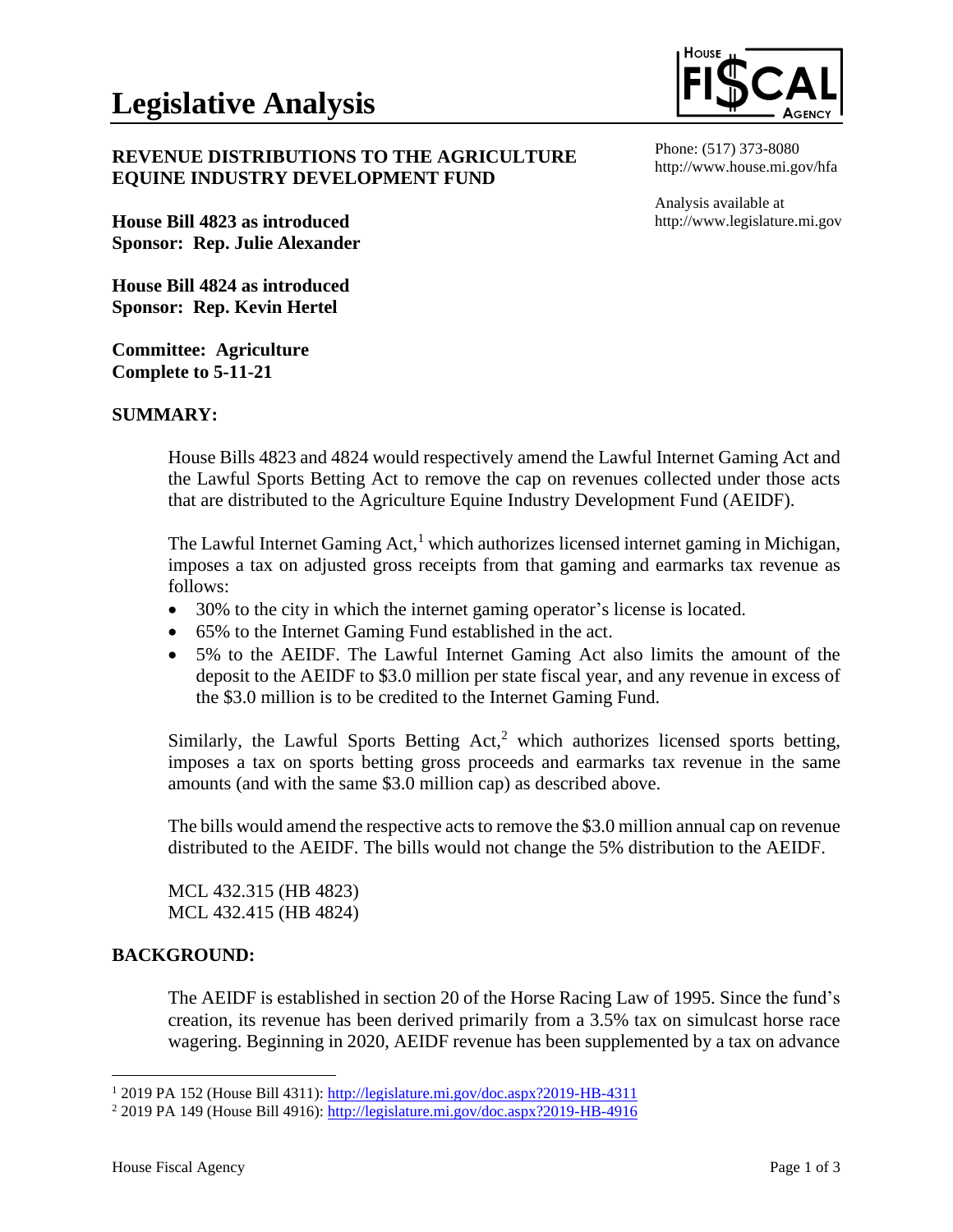deposit wagering on horse races as made through licensed third-party facilitators. AEIDF revenue was \$2.3 million in 2019 and \$2.0 million in 2020. AEIDF revenue is used for horse racing supplements and awards paid to owners and breeders of Michigan racehorses and regulatory costs of the Michigan Gaming Control Board.<sup>3</sup>

Legislation that proposes increasing breeders' awards in Michigan from the AEIDF has recently been passed by the House of Representatives. 4

## **FISCAL IMPACT:**

Although the Lawful Internet Gaming Act and Lawful Sports Betting Act both took effect in December 2019, the Michigan Gaming Control Board did not finalize administrative rules governing internet gaming and sports betting until December 2020. Operators could not begin accepting wagers until 2021.<sup>5</sup> Based on estimates at the time of enactment, a mature internet gaming market is expected to generate approximately \$30.0 million in wagering tax revenue from commercial casinos, and a mature internet sports wagering market is estimated to generate approximately \$8.0 million in wagering tax revenue. Wagering tax revenue from either revenue stream would need to reach \$60.0 million for the AEIDF cap to be reached.

Wagering tax revenue from internet gaming at commercial casinos through the first three months of the fiscal year totaled approximately \$30.0 million. While revenues are currently running above estimates, it should be noted that brick-and-mortar casino revenues have been depressed because of pandemic restrictions around capacity. Full-year estimates are not available and likely will correspond to changes in capacity limits at brick-and-mortar casinos. Statute requires the first draw of Internet Gaming Fund revenue to satisfy the hold-harmless provision for city of Detroit wagering taxes. The hold-harmless provision requires funds in the Internet Gaming Fund to be dedicated to the city of Detroit if total gaming taxes fall below \$183.0 million (capped at 55% of the fund minus the 30% internet gaming tax received by the city of Detroit).

It is unknown how much of the Internet Gaming Fund, if any, will be needed at the close of this fiscal year to satisfy this hold-harmless provision. Outside of possible impacts on this provision, any redirected revenue to AEIDF under HB 4823 would result in a corresponding reduction in School Aid Fund (SAF) revenue due to the provision that any remaining funds in the Internet Gaming Fund at the close of the year must be deposited in the SAF.

Based on both estimates (noted above) and actual collections through the first three months of the year (just over \$1.0 million), internet sports wagering taxes are not expected to meet the threshold necessary (\$60.0 million) to trigger the AEIDF cap. If internet sports wagering taxes did reach this threshold in any given fiscal year, there would be a

<sup>&</sup>lt;sup>3</sup> For additional information on horse racing and the AEIDF, see the 2017 House Fiscal Agency publication "Fiscal Focus - Horse Racing in Michigan - A Primer": [https://www.house.mi.gov/hfa/PDF/Agriculture/FiscalFocus\\_Horse\\_Racing\\_in\\_Michigan.pdf](https://www.house.mi.gov/hfa/PDF/Agriculture/FiscalFocus_Horse_Racing_in_Michigan.pdf) <sup>4</sup> <http://legislature.mi.gov/doc.aspx?2021-HB-4599>

<sup>5</sup> [https://www.michigan.gov/mgcb/0,4620,7-351-79131\\_79259---,00.html](https://www.michigan.gov/mgcb/0,4620,7-351-79131_79259---,00.html)